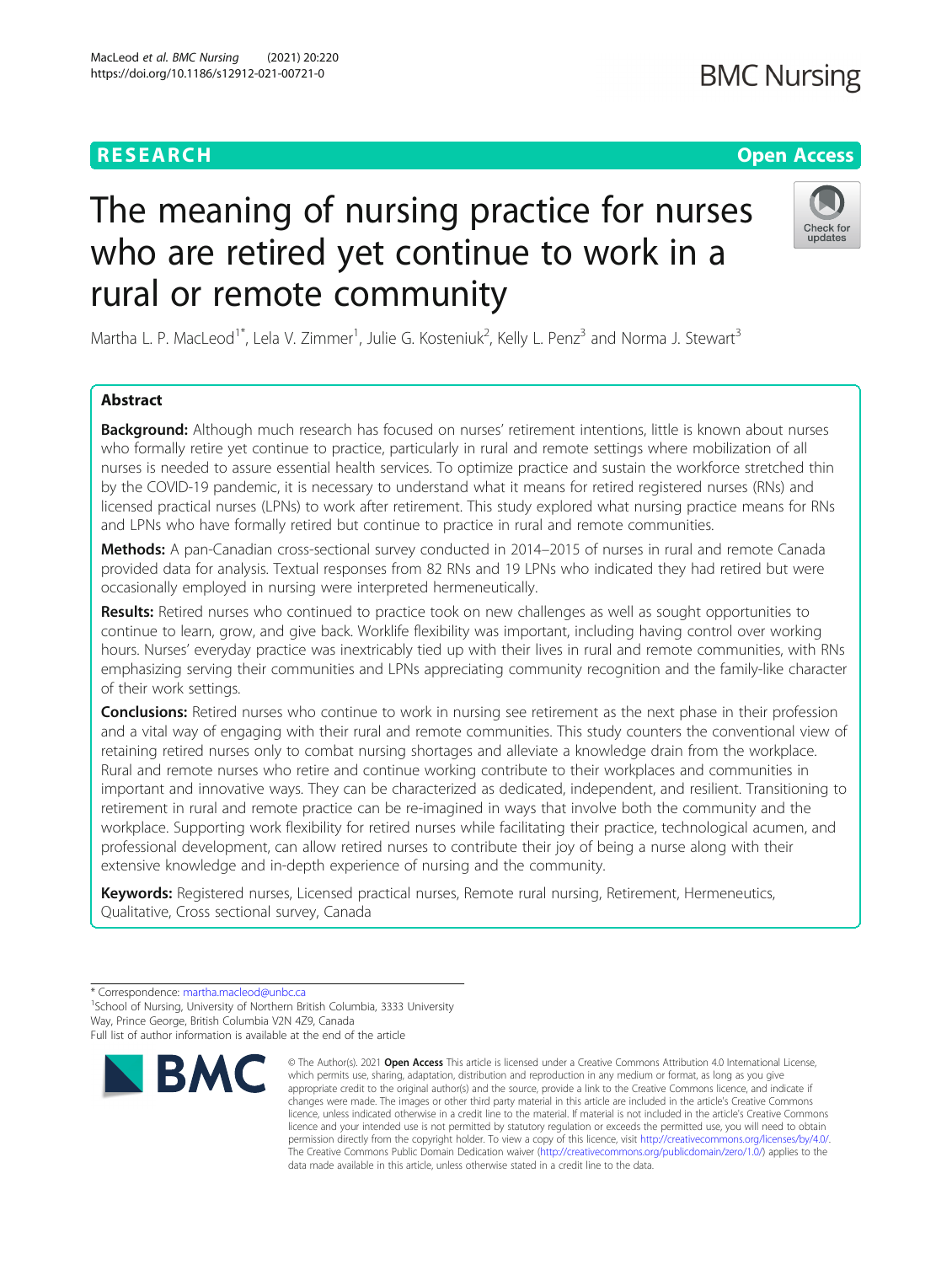# Introduction

The COVID-19 pandemic has highlighted the challenges of nursing practice, including in rural and remote communities, where demands can quickly overwhelm available resources [\[1](#page-11-0)]. During the pandemic, many retired nurses have answered the call to return to nursing. Although we know that retired rural and remote nurses willingly step up during times of crisis, we know little about nurses who have formally retired yet choose to work in nursing following retirement. If we understand what these nurses consider to be the meaning of nursing practice in rural and remote communities, it may be possible to better support their important contributions to patient care and to their colleagues, both during and following health service crises, such as those precipitated by the pandemic.

Keeping older nurses working is thought to help alleviate nursing shortages [[2,](#page-11-0) [3\]](#page-11-0). Research has identified the complexity of older nurses' decisions to retire, but has overlooked the meaning of being an older nurse in general, and in rural and remote communities in particular, where the nurse's practice is intertwined with and shaped by the community  $[4]$  $[4]$  $[4]$ . A deeper understanding of what it means to be a nurse who has retired but continues to work in rural or remote nursing can provide insights that will contribute to supporting rural and remote nurses and the communities in which they live.

#### Background

There has been increased attention to demands placed on older nurses [[3,](#page-11-0) [5\]](#page-11-0) and the supports they require to remain in the workforce. Older nurses have been variously described as nurses who are 45 years and older [[2](#page-11-0), [6\]](#page-11-0), but more commonly as those 55 years and older [\[3](#page-11-0), [7\]](#page-11-0). The World Health Organization [WHO] [\[8](#page-11-0)] and Canadian Institute for Health Information [CIHI] [\[9](#page-11-0)] describe nurses 55 years and older as "approaching retirement" and "late career" nurses respectively.

Despite efforts to renew the workforce, the impending retirement of older nurses has become a concern in several countries, particularly in the American and European regions [[3](#page-11-0), [8\]](#page-11-0). This is of particular concern for rural and remote areas, which already experience shortages due to geographic maldistribution and high levels of turnover [\[3](#page-11-0), [8,](#page-11-0) [10](#page-11-0), [11\]](#page-11-0). The WHO estimates that one sixth of all nurses globally will retire in the next 10 years; 24% in the Americas [[8](#page-11-0)]. The average age of nurses in Australia was 44.4 years in 2015 [[12](#page-11-0)], in Canada it was 44.0 years for RNs and 41.1 years for LPNs in 2018 [\[11](#page-11-0)], and in the United States it was 50.9 years for RNs and 52 for LPNs in 2017 [\[13](#page-11-0)]. Although the numbers of older RNs and LPNs in Canada have decreased in recent years [[11\]](#page-11-0), 23.7% of RNs and 15.4% of LPNs are in their late career, that is 55 years and older [[9\]](#page-11-0).

Auerbach, Buerhaus, and Staiger [[14\]](#page-11-0) noted a delay in RN retirement age in the U.S., but in Canada, the shift to retirement among nurses begins at age 58 for RNs and 59 for LPNs [\[15](#page-11-0)]. Hewko et al. [[16\]](#page-12-0) found that fully 85% of RNs in the Canadian Longitudinal Study on Aging retired before age 65. These patterns in Canada have remained fairly constant  $[15]$  $[15]$  $[15]$ , despite the elimination of mandatory retirement laws in Canada between 2006 and 2009. One reason for this may be Canada's unionized nursing environment, where most nurses receive defined benefit pensions in addition to Canadian statutory pensions, which normally begin at age 65. Where nurses can financially afford to retire before age 65, it may be even more important to understand the older nursing workforce, to support late career nurses and to optimize teams within the practice environment.

Studies of nurses retiring before age 65 have identified a combination of individual, social, and work environment factors to be the main reasons for retiring early. Factors include finances, social reasons, retirement age, personal health or health of partner, a lack of challenge or development, or a lack of incentives to stay in practice [\[2](#page-11-0), [3,](#page-11-0) [6,](#page-11-0) [17](#page-12-0), [18\]](#page-12-0). Although the broader geographical context has been noted as a retirement factor [[2,](#page-11-0) [15](#page-11-0)], few researchers have focused on older rural and remote nurses.

A number of studies have identified what can encourage nurses of retirement age to remain in practice for longer. Financial considerations are one such factor  $[6]$  $[6]$ . Three rural studies identified adequate compensation [[19\]](#page-12-0), increased financial remuneration [\[20](#page-12-0)], and financial incentives [[21](#page-12-0)] as facilitators of continued employment. Workplace supports for older nurses may include ergonomic assessments or adjustments, redesigning work to lessen physical and emotional stress, control over work, and ongoing recognition for expertise [[17,](#page-12-0) [18](#page-12-0)]. Supports specifically noted for older rural and remote nurses include considerations from management [\[21](#page-12-0)], appropriate workload, open communication, and access to professional development [\[20](#page-12-0)]. Opportunities for social interaction in the workplace has been mentioned as an important retention factor  $[18]$ , but factors of positive social processes in the community and ensuring family and community support are only referenced in rurallyfocused studies [\[7,](#page-11-0) [10,](#page-11-0) [22\]](#page-12-0).

Studies of older RNs have mentioned the importance of flexibility in working hours and shiftwork [\[23](#page-12-0)]. Palumbo et al. [[20\]](#page-12-0) noted the importance of seasonal flexibility for rural nurses rather than only workday or shift flexibility. Flexibility also included offering rural nurses more choice about place of work over time. North et al. [\[24](#page-12-0)] found that New Zealand RNs, 50 years and older, left and rejoined the workforce in different practice areas, with many moving to community settings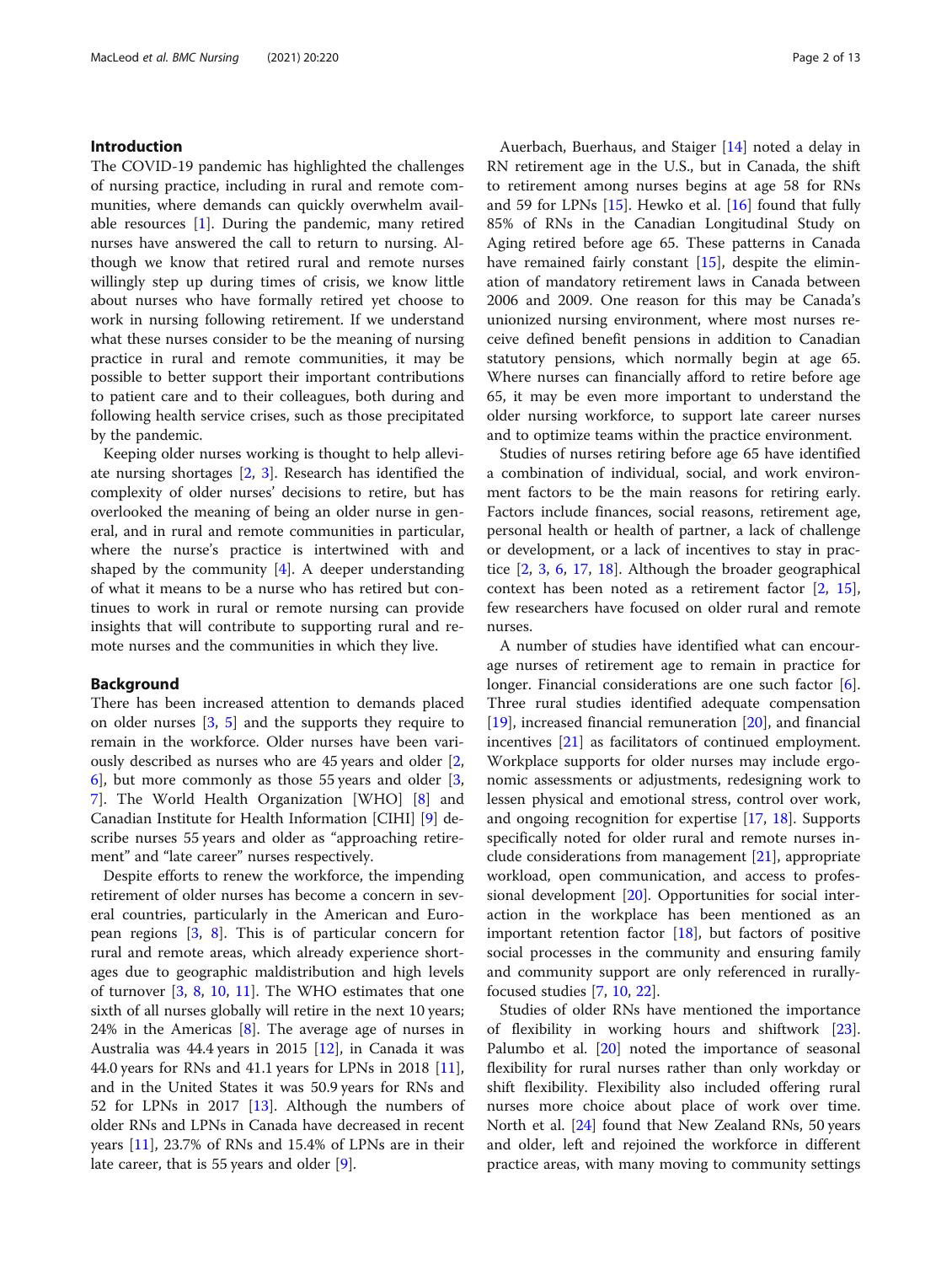and part-time employment as they aged. Clendon and Walker [\[23](#page-12-0)] identified the need to better understand what nurses considered as flexibility, which could include accommodating different work trajectories for different generational cohorts [\[25](#page-12-0)].

Despite the need to better understand and be more responsive to different nurse types (i.e., RNs and LPNs) [[23,](#page-12-0) [24\]](#page-12-0), nurses are often treated as an undifferentiated group [[2,](#page-11-0) [18](#page-12-0)]. Studies of workplace factors considered important to different generations of nurses have shown that professional practice environments are highly important for all generational groups [[26\]](#page-12-0); however, preferences for the level and type of engagement differ. Havens et al. [[25](#page-12-0)] noted that nurses over 67 years were the most engaged in the rural workplace. It is often assumed that what is important for RNs and LPNs is the same, as much of their practice overlaps. This assumption may not hold in rural and remote settings where RN and LPN practice is shaped differently by their scope of practice [\[27](#page-12-0), [28\]](#page-12-0) and where the determinants of their intention to leave a nursing position differs in relation to individual, workplace, and community variables [[7\]](#page-11-0).

In the growing body of literature on older nurses, the focus has been primarily on predicting and preventing retirement to sustain the nursing workforce. Accordingly, the majority of the research is quantitative in nature. Little is known about the challenges nurses experience when they work beyond formal retirement and what is particularly salient for them in their practice, especially in rural and remote contexts. The COVID-19 pandemic has led many retired nurses to return to practice [[3\]](#page-11-0). In order for retired nurses to continue in the workforce in the post-pandemic world, where considerable nursing shortages are anticipated  $[3, 8]$  $[3, 8]$  $[3, 8]$ , it will be important to find new ways for practitioners and policymakers to value and support their contributions. Insights from retired nurses have the potential to provide new ways of understanding rural nursing practice and what might enhance health care continuity in these workplaces and communities.

# **Methods**

# Aim

The purpose of this article is to explore what nursing practice means for registered nurses (RNs) and licensed practical nurses (LPNs) who have formally retired but continue to practice in rural and remote communities. The research question was, What does it mean to be a nurse in rural and remote communities for RNs and LPNs who have formally retired but continue to practice?

#### Design

This article presents the hermeneutic interpretation of textual data from a cross-sectional survey Nursing Practice in Rural and Remote Canada II (RRNII) [\[29](#page-12-0)]. The approach and methods draw in particular on the work of Gadamer [\[30\]](#page-12-0) and Moules et al. [\[31](#page-12-0)] Hermeneutics is both a philosophical approach and an approach to research that seeks to examine in-depth, everyday experiences, understandings and meanings. Through a hermeneutic approach we sought to interpret what the nurses' comments revealed about their experience, and in so doing, provide a richer and more in-depth understanding of their practice in context, than would be possible through only describing and theming nurses' comments. Descriptive approaches such as content analysis are usually used to analyze qualitative data within surveys to depict the phenomenon of interest exactly as it is, with the expectation of direct correspondence between the words and the phenomenon's properties and qualities [[32](#page-12-0)]. Our intent was not to describe, using words from the text, but to understand meaning, which could include going beyond (or behind) what was directly said in the text [[30,](#page-12-0) [33\]](#page-12-0).

In this analysis, where the meaning of being a nurse in a rural or remote community is important, a hermeneutic approach drawing on philosophical hermeneutics [[30\]](#page-12-0) allowed us to articulate or bring into light that which was hidden or unclear. New understandings were developed through shifting our current understanding or horizon and by introducing other horizons opened by the text so we could see what the nurses say in a different way [\[31](#page-12-0), [33\]](#page-12-0). Our intent was to create a new understanding, so that readers could say, "I've not thought of older nurses who work past retirement in this way before."

#### Participants

The survey targeted a stratified systematic sample of 10,072 rural and remote regulated nurses in Canada's 10 provinces and all regulated nurses in the three northern territories through collaboration with provincial and territorial nursing associations and regulatory colleges. Eligible nurses practiced in a rural or remote community or were on leave for 6 months or less at the time of the survey. Rural communities were designated as those outside the commuting zones of communities with a population of 10,000 or more [[34\]](#page-12-0). As there is no commonly used definition of remote in Canada, and based on findings of an earlier nation-wide survey [[35,](#page-12-0) [36](#page-12-0)] where the nurses demonstrated various understandings of rural and remote, remote settings were not separately identified. We therefore refer to "rural and remote nurses."

The RRNII survey was completed between April 2014 and August 2015 by Registered Nurses (RNs), Nurse Practitioners (NPs), Licensed Practical Nurses (LPNs), and Registered Psychiatric Nurses (RPNs) in rural and remote communities across Canada. A response rate of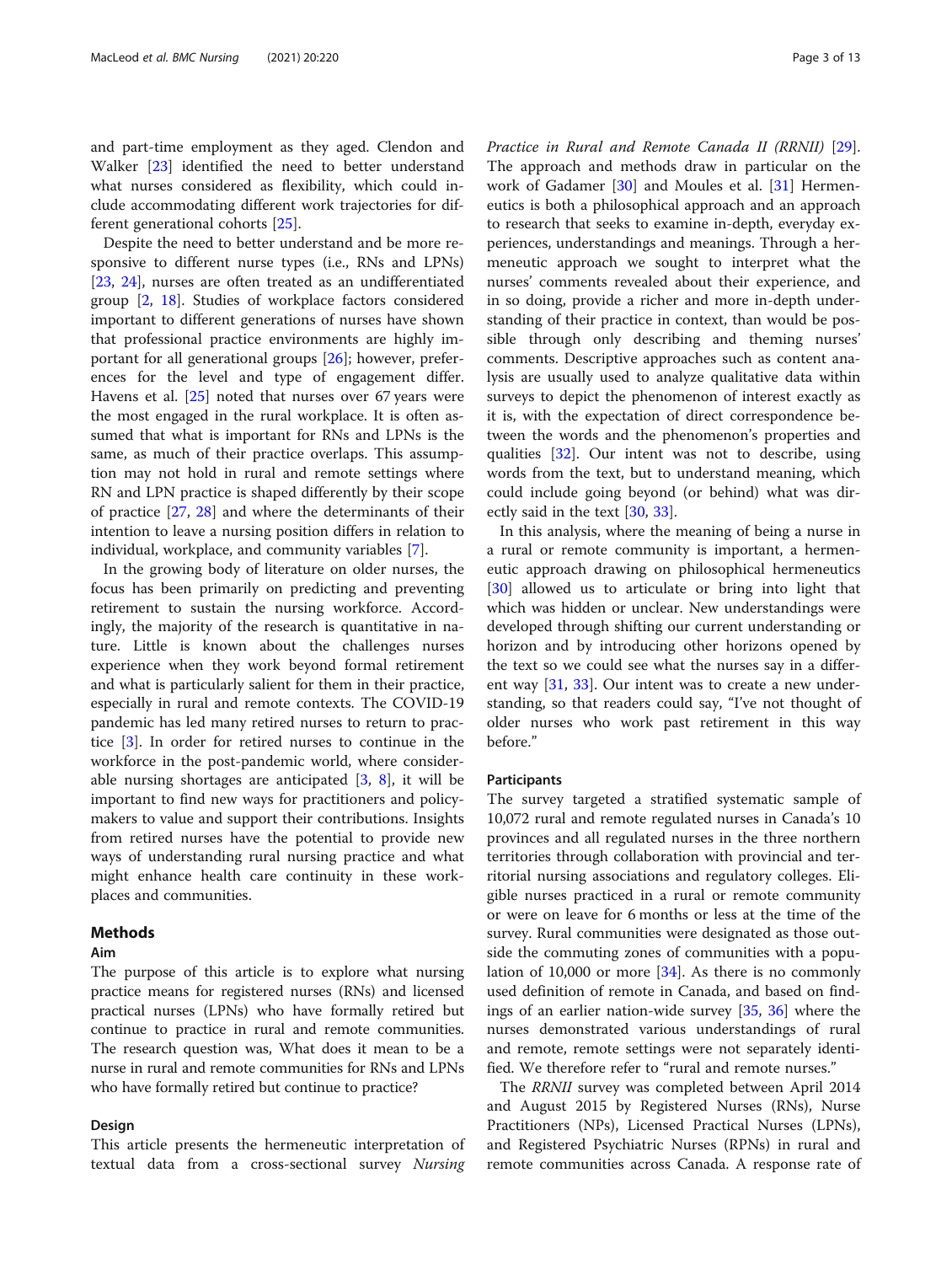40% was achieved with 3822 of 9622 eligible nurses from all provinces and territories; 450 were ineligible (e.g., incorrect address). RN respondents ( $n = 2082$ ) were representative of RNs in rural and remote Canada as a whole, at a 99% confidence level with a 2.0% margin of error. LPN respondents ( $n = 1370$ ) were representative of rural and remote LPNs in Canada as a whole, at a 99% confidence level with a 1.7% margin of error [\[29](#page-12-0)].

Of the 126 RNs and 42 LPNs who indicated their employment status to be retired and occasionally employed in nursing, 82 RNs and 19 LPNs provided written responses to an open-ended survey question; they are the participants for the present analysis.

#### Data collection

The questionnaire was developed iteratively by a research team of 16 and advisory group of 19 nursing leaders from across the country. The comprehensive survey (27 pages in English; 31 pages in French) was available in paper or online. Survey implementation followed Dillman's tailored design method [[37\]](#page-12-0) of repeated follow-up. Further information about the survey method is available [[29\]](#page-12-0).

The final section of the questionnaire asked an openended question: "What does it mean to be a nurse in rural and/or remote Canada? Please share a story, situation or experience of your everyday practice. Please give details and talk about the impact of your practice on patients/family, the primary work community and/or yourself." All responses were in English or translated from French into English and back translated for accuracy at the time of initial entry.

#### Ethical considerations

Ethical approval was received from six universities and three territorial organizations [\[29](#page-12-0)]. Each participant provided informed consent. All nurses were given pseudonyms.

#### Data analysis

The responses were organized by nurse type (RN and LPN) and the analysis was conducted using MS-Word. Responses ranged from 10 to 4622 words, with most ranging from 50 to 180 words. Many nurses provided examples of memorable patient situations, some of which had happened over the course of long careers, while others commented about current situations. In the analysis we focused on current situations, which could be identified in the content and by nurses' use of present verb tense.

All authors reviewed the data and the first and second authors undertook the initial, in-depth analysis and interpretation. This process included MM and LZ independently reading all of the responses several times, identifying what stood out and then continually comparing and contrasting nurses' comments. Each of these authors created an initial organization of the findings, which they discussed and together, determined a working organization of findings. Hermeneutic research is about creating a coherence of the whole and its details, while embracing plurality and difference [[30,](#page-12-0) [31\]](#page-12-0). We sought consistency between the philosophical assumptions, the conduct of the analysis, and the expression of the conclusions [[31](#page-12-0)].

The authors engaged in dialogue and writing/rewriting to further shape the analysis. The hermeneutic circle [[30\]](#page-12-0) was evident throughout the iterative process, in which we identified salient factors with illustrative quotes, that were recast when seen in the context of the whole. This then led to consideration of the factors, again leading to a refinement of the whole. The results of the hermeneutic interpretation are expressed as interpretive findings of sets of comments [[31\]](#page-12-0).

## Rigour

Consistent with a hermeneutic approach to research [[31\]](#page-12-0), we did not try to remain un-biased. Three of the authors are over the age of 55; two are retired RNs. We actively kept our pre-understandings in question, both individually and through the course of our dialogues. Consistent with hermeneutic approaches to rigour [\[33](#page-12-0)], we kept notes of analytic decisions. In analyzing the data, we attempted to ensure that the selected responses fully reflected credible, meaningful interpretations, which would be useful both practically and theoretically in other contexts [[33\]](#page-12-0). We aimed to create a plausible account that was trustworthy and reflected the data [\[33](#page-12-0)]. That is, the account would fully resonate and be useful in extending the readers' understanding.

# Findings

# The nurses

Table [1](#page-4-0) outlines the characteristics of the 82 RN and 19 LPN participants. The RNs ranged in age from 57 to 82 years, with a mean age of 64 years; LPNs ranged in age from 51 to 69 years, with a mean age of 61 years. The majority of RNs (58.7%) and LPNs (82.4%) were aged 64 and under. One RN was male, all others were female. Ninety percent of RNs (90.2%) and 78.9% of LPNs worked less than full-time, most often on days. Most RNs (82.5%) and LPNs (94.1%) worked as staff nurses, with RNs working in a wider variety of settings than LPNs, who worked primarily in hospitals (52.6%) and long-term care (31.6%). Most RNs (63.7%) and LPNs (78.9%) had been employed by their primary employer for 20 years or more. This would indicate that many nurses were long-term residents of their communities or regions.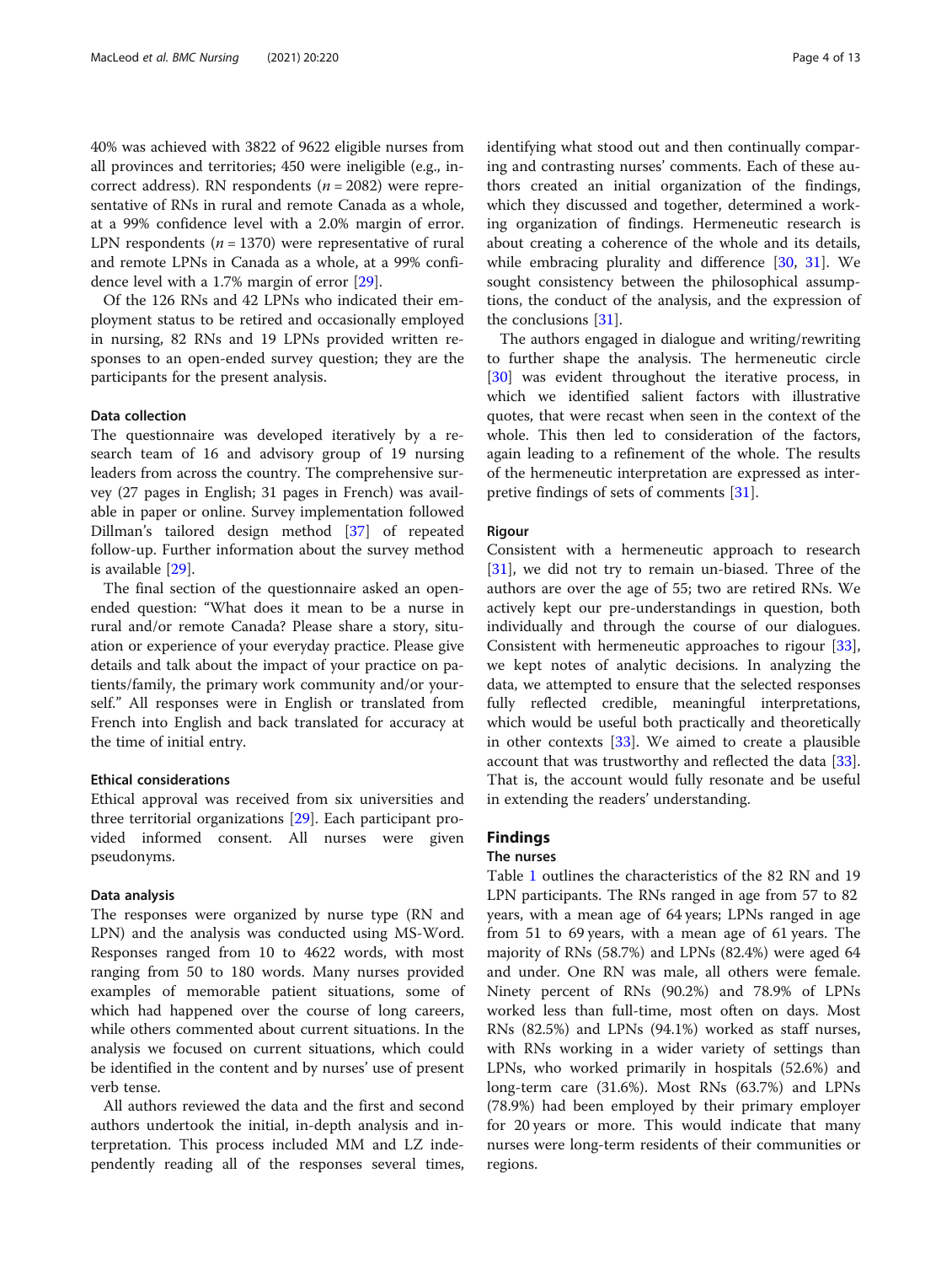<span id="page-4-0"></span>

| <b>Table 1</b> Characteristics of nurses who are retired and            |
|-------------------------------------------------------------------------|
| occasionally working in nursing, RNs ( $n = 82$ ) and LPNs ( $n = 19$ ) |

|                                                                                                    | RN <sup>a</sup><br>n (%) | <b>LPN</b> b<br>n (%) |
|----------------------------------------------------------------------------------------------------|--------------------------|-----------------------|
| Gender                                                                                             |                          |                       |
| Female                                                                                             | 73<br>(98.6)             | 18<br>(100.0)         |
| Male                                                                                               | 1(1.4)                   | 0(0)                  |
| Age                                                                                                |                          |                       |
| $45 - 54$                                                                                          | 0(0)                     | 2(11.8)               |
| $55 - 64$                                                                                          | 44<br>(58.7)             | 12<br>(70.6)          |
| >64                                                                                                | 31<br>(41.3)             | 3(17.6)               |
| Highest attained nursing credential                                                                |                          |                       |
| Diploma                                                                                            | 56<br>(69.1)             | 19<br>(100.0)         |
| Bachelor's                                                                                         | 22<br>(27.2)             | 0(0)                  |
| Master's or Doctorate                                                                              | 3(3.7)                   | 0(0)                  |
| Hours worked in nursing                                                                            |                          |                       |
| Less than full-time                                                                                | 74<br>(90.2)             | 15<br>(78.9)          |
| Full-time                                                                                          | 6 (7.3)                  | 4(21.1)               |
| More than full-time                                                                                | 2(2.5)                   | 0(0)                  |
| Shift worked most often                                                                            |                          |                       |
| Days                                                                                               | 61<br>(74.4)             | 11<br>(57.9)          |
| Evenings                                                                                           | 5(6.1)                   | 3(15.8)               |
| Nights                                                                                             | 8 (9.8)                  | 2(10.5)               |
| Rotating                                                                                           | 8(9.7)                   | 3(15.8)               |
| <b>Current primary position</b>                                                                    |                          |                       |
| Manager                                                                                            | 5(6.3)                   | 0(0.0)                |
| Staff nurse                                                                                        | 66<br>(82.5)             | 16<br>(94.1)          |
| Nurse practitioner, Clinical nurse specialist,<br>Educator/researcher/consultant/analyst           | 9<br>(11.2)              | 1(5.9)                |
| Primary place of employment                                                                        |                          |                       |
| Hospital                                                                                           | 36<br>(44.4)             | 10<br>(52.6)          |
| Community-based health care                                                                        | 23<br>(28.4)             | 1(5.3)                |
| Nursing home/Long-term care                                                                        | 14<br>(17.3)             | 6(31.6)               |
| Private nursing, self-employed, educational institu-<br>tion, government, professional association | 8 (9.9)                  | 2(10.5)               |
| Population of primary work community                                                               |                          |                       |
| 999 or less                                                                                        | 20<br>(25.3)             | 4 (22.2)              |
| 1000-9999                                                                                          | 41<br>(51.9)             | 13<br>(72.2)          |
| 10,000 or over                                                                                     | 18                       | 1(5.6)                |

Table 1 Characteristics of nurses who are retired and occasionally working in nursing, RNs ( $n = 82$ ) and LPNs ( $n = 19$ ) (Continued)

|                                            | n(%)         | n(%)         |
|--------------------------------------------|--------------|--------------|
|                                            | (22.8)       |              |
| Duration of employment by primary employer |              |              |
| $> 10$ years                               | 19<br>(23.8) | 4(21.1)      |
| $10-19$ years                              | 10<br>(12.5) | 0(0.0)       |
| $\geq$ 20 years                            | 51<br>(63.7) | 15<br>(78.9) |

<sup>a</sup> Sample size varies from 74 to 82 due to missing responses

<sup>b</sup> Sample size varies from 17 to 19 due to missing responses

# Interpretive findings

# "I can't bring myself to give it all up entirely": retirement as a phase in a nursing career

The nurses who were retired yet continued to work in rural and remote communities, as one might expect, expressed a wide range of comments. The first set of comments related to what it meant to themselves and their communities to be in the situation where they had already retired, yet continued to practice. The second set of comments concerned how the nurses made it possible for themselves to continue working following retirement.

# Being an older, retired, still practicing nurse in a rural and remote community

When the RNs and LPNs wrote about what being a nurse meant to themselves and their communities, they commented on the challenges of coming to retirement, what they loved about nursing, and what rural and remote nursing allowed at this stage of their careers. It included giving back to their colleagues, giving to their community. In turn, they received trust, respect, and gratitude from their patients, families, and communities.

# "When I really retire": the challenge of coming to full retirement

In answering a general question about what it means to be a rural nurse, it was remarkable how many wrote directly about being retired yet continuing to work in nursing. It suggested that continuing to nurse while being retired was important to the nurses themselves. Many referred to nursing as a central part of their identity, their calling. "First and foremost, I am a nurse, always have been – always will be" (Margaret, RN). Nurses wrote about the pleasures of being a nurse, what it means for them, and how they structured their worklives following retirement:

LPN<sup>b</sup>

 $RN<sup>a</sup>$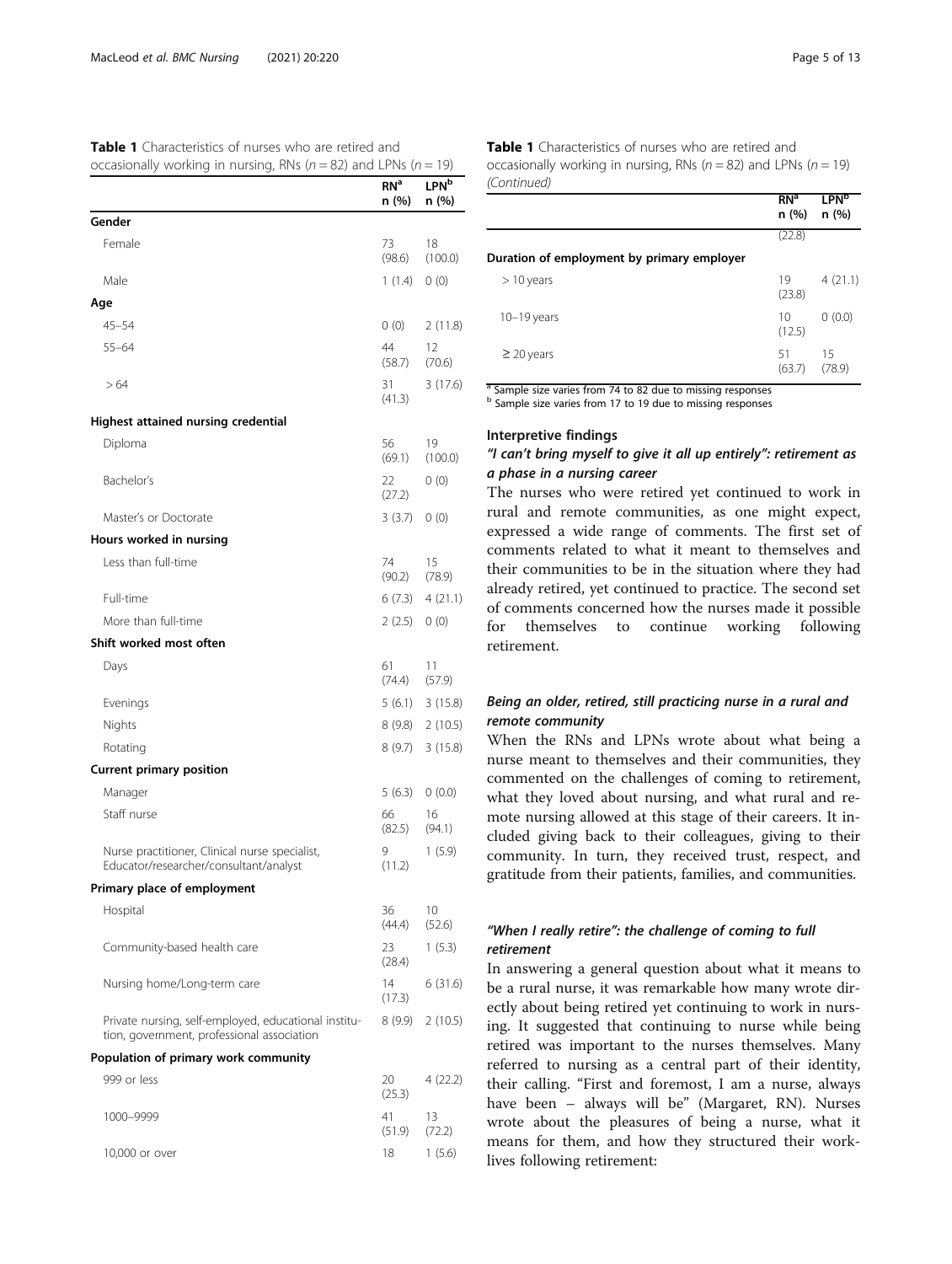I have been Nursing for almost 45 years. Retired 7 years ago [at age 59], still do casual. Enjoyed nursing all of my life. Yes there are challenges, but the good outweighs the bad. I consider my nursing career as my "calling" in life, I love helping people and being there for them. … Have paid my license [for two more years], will decide then about continuing. I work casual so I don't do 12 hours shifts, do some 8 hours- 4 hours- cover off busy times etc. (Emma, RN)

Emma was not alone in experiencing the difficulty of making the decision "to completely retire" (Lili, RN) or "really retire" (Susan, RN). Others noted that "one can't work forever" (Nora, RN), that things change and it is sometimes difficult to keep up and to deal with the workload:

I am getting ready to retire. I know I am stressed out, burned out and just plain tired out. But I can't quite bring myself to give it all up entirely. I know now I have to transition myself away from nursing, as I know my limits. Nursing is fast paced and technologically challenging at times - even in remote and rural settings. It's getting harder to keep up with continuing education and maintaining a "normal home life." (Margaret, RN)

In addition to the mental/emotional stressors, a few nurses wrote about the physical toll of nursing, for example, that heavy lifting, "tends to wear on bodies through the years" (Ada, LPN). Several spoke about not doing 12 h shifts any more, alluding to the stress of working longer shifts. Others noted that high turnover in rural facilities with a lack of replacement staff lessened their willingness to continue to work, "it's a dire situation. The remaining nurses are working alone and covering shifts. Very scary!" (Sandra, RN). Healthcare delivery reorganization and related demands such as, "travel, politics, and too large an organization which always created challenges in doing the prevention/promotion work effectively" (Debbie, RN), along with increases in "paperwork" (Sara, RN) and workplace changes made worklife less appealing:

I feel no connection to my work as I did before and the passion for my work has been crushed from above. My supervisor, she is good but driven from above. As well, we are not allowed to make any decisions on our own anymore. Everything must be the same in each community. (Linda, RN)

These personal and workplace factors contributed to nurses' initial retirement. They were offset in part however, by opportunities to work after retirement in ways that allowed the nurses to continue to work in nursing, with different sources of satisfaction.

# "And still learning": loving the autonomy and challenges

One of the LPNs and many of the RNs talked about the pleasure of working in small communities, both because of the challenges and despite the challenges, "The pace is quick and constant learning, occasionally stressful" (Ann, RN). It seems that there was a balance of maintaining confidence in one's knowledge and skills, while learning more:

My recent return to occasional work in a long term care facility in a small rural setting has been somewhat nerve-wracking and sometimes overwhelming because I never worked in any other setting [than a mental health community centre] let alone one requiring the application of basic nursing skills and being placed in a supervisory position on evenings and weekends. The whole experience for me is best described as very challenging, especially with no access to nursing colleagues during one's shift. I especially feel confident and in control when working near to or with the family members of a patient in the palliative care phase: because of my knowledge and comfort with assisting people in crisis, in grieving and in understanding their many needs and difficulties during this time. (Sharon, RN)

The ability to move into different areas of nursing did not stop at retirement, nor did learning within familiar environments. Many RNs wrote about continuing to learn in retirement. "There is something new to learn every day… I still enjoy the challenge of the complicated patient and like to support the recently graduated nurses as they begin their career as rural nurses" (Patricia, RN) and "nursing in a rural area constantly challenges one's skills/knowledge" (Nancy, RN). In small communities, nurses needed high levels of knowledge not only during their working hours, but also to maintain community trust outside of work:

Being known in a community as a nurse often means many phone calls at home for advice or reassurance. In order to maintain competency and the "good will" of the community means many trips to the city for conferences, workshops, learning opportunities. With the lack of physicians in our area, more and more is being asked and expected of nurses, both in patient care and patient assessment. (Chris, RN)

As nurses in rural and remote areas "are generalists, specializing in all aspects of nursing care with very little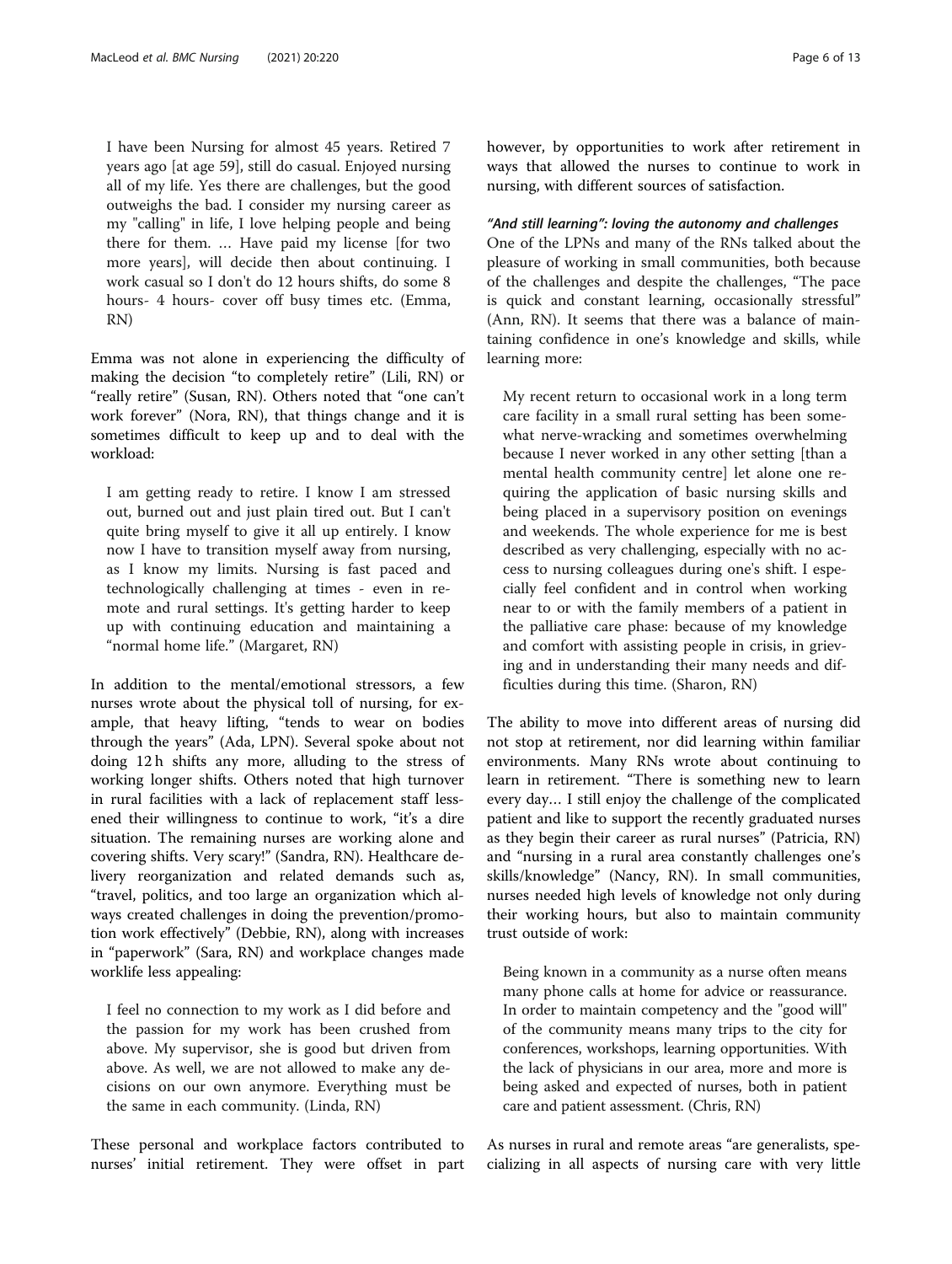back-up" (Nancy, RN), nurses were required to gain and maintain a breadth of knowledge and skills throughout their career. As one RN wrote, "We do it all which keeps us sharp and skilled in all areas" (Lillian, RN). Others worked part time as a way to keep engaged and up to date, "[I] am still learning. I still do a few casual shifts as needed and keep involved in any ongoing [sessions] and workshops to keep up to date" (Ann, RN).

# Giving back: being a mentor and teacher

A few RNs spoke about being a mentor and teacher of students and new nurses along with the satisfaction it brought them. One RN communicated it particularly well:

Working in a rural nursing setting allows you to use all your skills and problem solving capabilities. It provides opportunities to be independent and innovative. In my current role, I mentor new graduate nurses to assist them in working in a rural setting. We provide supports and experienced nurses to work with new graduates to enable them to fulfill their nursing role in some fairly isolated settings. In order to ensure adequate nursing staffing levels in rural facilities, these mentoring roles are essential. (Mary, RN)

For some, mentoring was the pleasure at the end of a career:

I practised as a nurse for 25 years, which I loved. In the more recent years, I have been teaching and working as a mentor; what a wonderful job. I am still working (after 30 years of retirement) in a laboratory to take blood samples in the mornings (shortage of staff). This year I will retire for good. (Lise, RN)

The notion of giving back near the end of a fulfilling career was important in many nurses' professional lives.

# Belonging in the community: contributing to the community

The nurses who had retired and continued to work provided a glimpse into what it means to be an older nurse in a rural and remote community. They had a wealth of generalist knowledge and skills along with nuanced knowledge of the community, its people and resources. For some, this was derived over years as neighbors and community members, as well as professionally as nurses. This knowledge of nursing and the community allowed nurses to give family-centred care in innovative ways. A home care nurse gave an example:

Nursing in a rural area constantly challenges one's skills/knowledge…. As an RN in the Direct Service Nursing area of the Home Care Program, I faced a situation today [Friday] with one of my clients. This person is an 83 year old diabetic with a chronic ulcer on his heel. He lives with his 80 year old wife in their own 2-story house. He would be incapable of living on his own if his wife was unable to provide much care for him. Today his wife (who is not my client) reported that she was unwell, BP 80/60 (takes by herself), "dizzy," and diarrhea (6-7 times in 4 hours). She had undergone a colonoscopy yesterday. My dilemma was how to care for my client, knowing that his caregiver was not well, knowing that my supervisor only works two days a week, knowing that our facility was not on-call over the weekend. My solution was to strongly encourage the wife to telephone the clinic and/or lab to have blood work done. I followed that up with a phone call to the clinic to ascertain whether they had talked to her. Not taking this step may have resulted in an EMS call to have both husband and wife admitted to a facility for care. Incidents such as this make rural nursing interesting and challenging. (Nancy, RN)

This RN acted quickly on a Friday, knowing the resources in the community and that there was no one else to take the step of caring for her client's caregiver. She acted with confidence and did not draw the line at only narrowly caring for "my client." Nancy drew on her extensive skills, even after many years in practice, which not only made it interesting for her practice, but also served the patient, family, and community. It allowed her, as another RN said, "to use all your skills and problem solving capabilities. It provides opportunities to be independent and innovative" (Mary, RN).

Retired RNs frequently expressed pride in belonging to the community and a commitment to it. They talked about having "a positive impact on our community" (Judy, RN) and contributing to the workplace when short staffed. RNs consistently referred to serving the community as an honour:

[I am] extremely proud of the work I have done [over 40 years] and of the commitment I have made to my community and the people my work community serves. It has been my honour to serve several generations of patients/clients and their families in my practice. (Barbara, RN)

That honour was reciprocated in many cases by gratitude from community members. Gratitude was shown through trust and thanks, "To receive thanks in public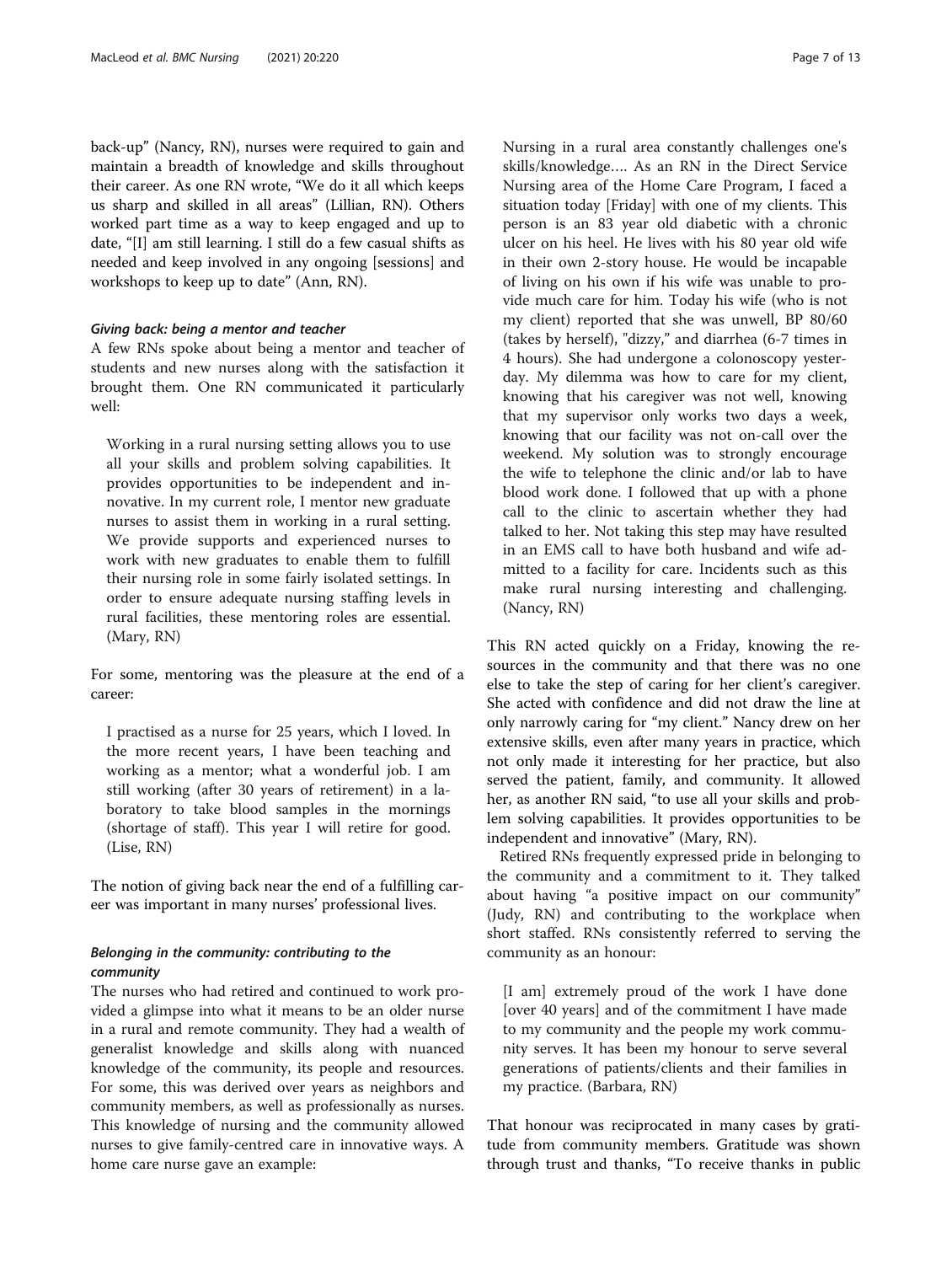places as wells as the hospital or clinic is very gratifying" (Chris, RN), and expressions of safety, "the whole population knows me and they appreciate me very much … my patients… say that they feel safe with me because they have known me for two generations" (Cecile, RN).

RNs noted that personal relationships with their patients shaped their practice to be more patient-centred. It often meant "dealing with the whole family" (Marianne, RN), with the "self-satisfaction of dealing with clients/family/friends that know and trust you." (Maria, RN):

I have worked in the city but find the rural setting more personal, knowing most of the patients and families. It also helps the residents, as I remember them when they lived in the community and before they had dementia. In the city I never had the same connection with the patients/residents, although if they stayed in the hospital long enough you would get to know them. (Sara, RN)

Retired LPNs also indicated how working in the rural community gave them satisfaction, especially the connection with patients and families. While LPNs did not talk about serving the community, they related the satisfaction of living and working in a small community, "… as being in a smaller community, you are able to work with or nurse people you have known all your life" (Laura, LPN). As well, in the small communities, "People come up to you to thank you for the care you gave them over the years" (Connie, LPN) and "people stop you on the street to say they have not seen me at work and they miss me!" (Ada, LPN).

Many LPNs commented how working in a rural community felt like working in a family:

Nursing in a rural community is like family. We share stories together and we relate to each other about happy or sad events. We sometimes socialize together, which is a stress reliever. Although I am retired I feel a sense of belonging. (Marta, LPN)

An RN working in mental health wrote, "Being a smaller facility - census usually around 25 - we find a good relationship between staff. Our approach to nursing care is always a team approach - Physicians, nurses, social workers, psychologist, unit coordinator" (Donna, RN) and another mentioned, "It's a pleasure to go to work when you are welcomed enthusiastically by the whole team you work with" (Cecile, RN). While the LPNs described work environments as family-like, both RNs and LPNs commented on appreciating close working relationships in the small facilities, while acknowledging that workgroups were not always stress-free:

Rural nursing is usually very satisfying. You most often know the patient or family…. The staff are like family (most of the time), they are willing to trade shifts as needed and our coordinator is very understanding. Rural nursing is usually family oriented…. There is no perfect place to work. You will always have at least one pot stirrer or bully on site. Mostly if you work together as a team you can manage to have a little fun and get the job done. (Julia, LPN)

# Making it possible to continue working following retirement

In the second major interpretive finding RNs and LPNs described how they made it possible for themselves to continue working following retirement. They accomplished this primarily through ensuring flexibility and control in their work commitments and exploring new and evolving roles. The nurses expressed the freedom to continue fulfilling their nursing identities while taking advantage of the benefits of retirement.

# Having flexibility and control: "I work my own hours"

Many RNs and LPNs mentioned that they moved to part-time or casual work after retirement, which came with personal and professional benefits. Several identified the importance of the flexibility and control offered by casual work. It meant choosing their shifts, choosing locations, taking up new roles, and expanding knowledge.

Working as a casual nurse allowed the nurses to choose their shifts: "I work my own hours and happy with that" (Chris, RN). Some of the nurses took a different approach to flexibility by working in blocks of time, such as a nurse who had been retired for 7 years:

I am working casual 40-50 shifts in a 6 month period (some 4hrs, 8 hrs and 12 hrs shifts) picking and choosing mostly when I want to work. The other six months is spent wintering in Florida - the best of both worlds. (Wendy, RN)

Both RNs and LPNs reported the benefits of working on a casual basis, including the opportunity to contribute, to learn, to be challenged, and to keep engaged with colleagues and nursing practice. As one LPN wrote, "Working casual allows me to keep in touch with the patients, keep my nursing skills, and stay in touch with my colleagues" (Kathy, LPN), while another noted how working casual contributed to the workplace, "I feel I can help with staffing - Give good care" (Carol, LPN).

Freedom was also offered by retirement, in terms of financial security and fulfilment through work. As one RN noted, "Retirement wages 'don't cut it.' So financially, this opportunity has enabled me to do things I would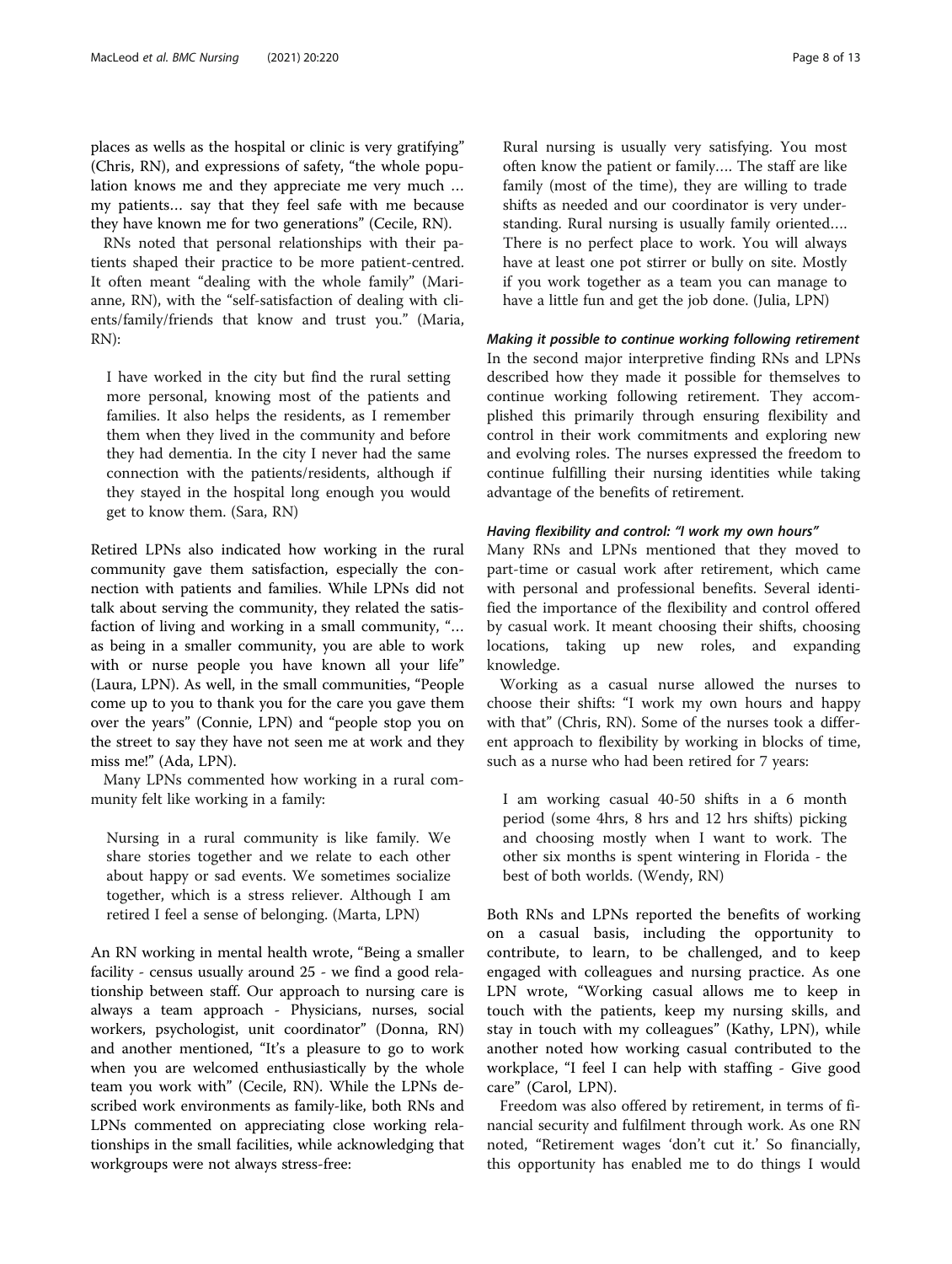never have been able to achieve…" (Jean, RN). Another RN who started her own business wrote, "At this point in my life I enjoy the flexibility of the job and get to enjoy nursing in the role I am most comfortable" (Charlotte, RN).

### Evolving roles: taking advantage of new opportunities

Following retirement, many RNs and almost all LPNs reported moving to part-time or casual work in their own organizations, including moving from acute wards to those less acute-focused. Others took on new nursing roles or similar roles in new situations. Several nurses relayed that they formed their own businesses and several RNs identified how they took up fly-in, fly-out positions in remote communities.

The newly-created businesses drew on the nurses' previous experience and roles. An LPN wrote about doing pre-employment histories and drug and alcohol testing for local companies, working out of home by appointment (Elaine, LPN). An RN who had been a manager before retirement, "created a business proposal" for a business doing "nursing assessments for two agencies" that provide home care services (Charlotte, RN). Another LPN created a business in providing "private footcare" (Nellie, LPN).

Other nurses took up opportunities in new clinical areas, moving from public health to a shift manager role in a mental health hospital, to work in remote communities, "I work 3-4 communities per year" (Joyce, RN), or to work differently in familiar communities. "I …work casual 5-6 weeks a couple of times a year. I frequently return to the community where I worked prior to my retirement. I also work in a variety of other communities in the [territory]" (Therese, RN).

RNs talked of drawing on skills learned throughout their careers that made it possible to take advantage of these opportunities. Others commented, "My nursing career has afforded me many skills that are transferrable" (Dora, RN) or noted taking on roles in new clinical settings. An RN, who is working for the first time in a small hospital, wrote:

My past 40+ years of experience as a general duty nurse and a nurse manager has given me the tools to provide the essential services required and opportunity to work in many different areas. I also have been … teaching students in the clinical setting. (Maria, RN)

Many of the retired nurses drew on their years of experience to work in new, complex situations with varied demands. As one RN wrote:

It is a brilliant career with extraordinary people in the community. In 35 years I have always loved my work in nursing and it is quite varied, however, this [public health job] has helped me grow the most… Independent, rural and remote practice is the place to be to use all that a nurse knows. (Janet, RN)

The opportunities included working part time, working differently than before, and in different settings or roles. A notable thread that ran throughout many of the RNs' comments was the pleasure of the variety in rural nursing and the challenges it brings.

# **Discussion**

When nurses who are retired and continue to work write, "I can't bring myself to give it all up entirely," they are speaking of their work with patients and families, the roles they play in their workplaces, as well as their professional identity in themselves and in their community. The difficulty for nurses in completely retiring is tied up with their commitment to their profession, themselves, their patients, and communities. They cannot leave nursing behind because nursing is a large part of who they are.

The nurses who wrote about planning to retire referred to several workplace and personal issues raised in studies of intention to leave practice or to retire [\[2](#page-11-0), [7](#page-11-0), [38\]](#page-12-0). Both Markowski et al. [\[2\]](#page-11-0) and Fisher et al. [[39](#page-12-0)] identified factors that push towards retirement or pull towards continuing to work. Among the main personal push factors were health and age [\[2\]](#page-11-0), while job satisfaction and organizational commitment were important pull factors [[2,](#page-11-0) [7](#page-11-0)]. The professional value of being a nurse was identified as a pull factor as well [[2,](#page-11-0) [23\]](#page-12-0).

What sets these rural and remote nurses' experiences apart is how their everyday practice is played out in rural and remote communities. Small communities are individually shaped by the geography, people, economic base, and available services, where place and situation bear a much greater influence on nurses' experiences of their occupation and their lives, than in urban settings, where the workplace itself figures more strongly in older nurses' experience [[5](#page-11-0), [10\]](#page-11-0). Embedded in their communities, retired nurses, with their knowledge of the community's people, services, economy, and geography, as well as their often longstanding network of relationships, provide many important links between community and workplace that contribute to both patient care and the healthcare team [[40\]](#page-12-0).

Missing from the nurses' comments were some of the challenges of aging identified by rural Australian nurses and other health workers, which included the uniquely rural components of meeting the demands of driving long distances including at night, and hearing speech in video and teleconferencing meetings [[41\]](#page-12-0). Although these indeed may be issues, they did not figure into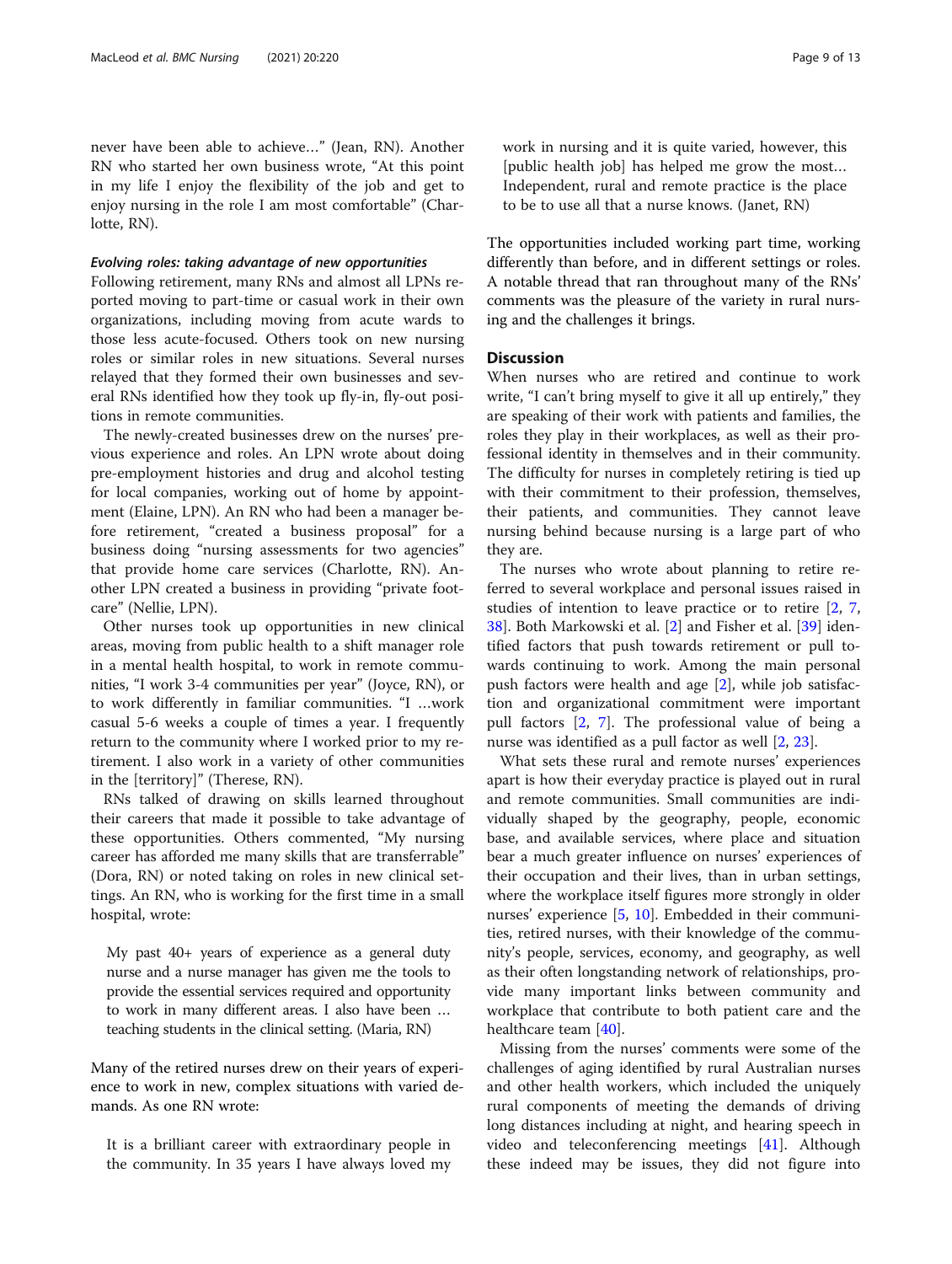nurses reflecting upon what it means to be a rural or remote nurse. Except for one retired RN's comment, the importance of finances was also notable by its absence. While financial remuneration may be important to older nurses [[2\]](#page-11-0), it was not top of mind when the nurses reflected on what it meant to be a rural or remote nurse.

While in many ways, RNs and LPNs had similar comments about what it meant to be a retired nurse in rural and remote communities, there were notable differences. LPNs commented on the importance of feeling part of a family in both the community and the workplace. As well, their comments about the importance of collegiality and the pleasures of being acknowledged by the community are consistent with Gan's [\[18](#page-12-0)] findings about the importance of social connections to older nurses' continuing to work. Although RNs also commented on social connections, their consistent emphasis about serving their patients and their communities stands apart from current research on retention of older nurses. Both RNs and LPNs noted the pleasure in hearing gratitude for their work from community members. It provided a means of satisfaction and affirmation. It also was a direct indication that they were doing a good job as nurses. As Day et al. [[42\]](#page-12-0) note, gratitude is important in enhancing nurses' worklife and caregiving relationships. For retired nurses in rural and remote communities, gratitude is as important to have from the community as it is from the workplace. For RNs, the gratitude from community members reflects and reinforces their professional commitment and commitment to serve their community.

The differences expressed by retired RNs and LPNs may relate in part to the setting and scope of their practice. MacLeod et al. [\[27,](#page-12-0) [28\]](#page-12-0) detailed the differences in the scope of practice of RNs and LPNs, as did Stewart et al. [\[7](#page-11-0)] about differences in RNs' and LPNs' intention to leave their practice. The RNs' broader scope of practice sets up different opportunities for new nursing roles in retirement as well as for professional development.

Common among nurses' comments were the pleasures and opportunities afforded by continuing their career after retirement. Retirement underscored the resilience of nurses who viewed this stage not as a setback but an opportunity for new roles, to learn and be challenged, and to engage in workplaces and communities in new ways. Both RNs and LPNs established new businesses, bringing their long experience to bear in practice with patients, organization, and management. Many RNs talked about relishing the challenges and opportunities to keep learning and developing in practice by taking on new roles, working in new settings, or continuing in the rural and remote setting where practice challenges are many and varied. While LPNs did not express as many statements about learning and developing, they did comment on keeping current. The retired nurses' tone of

optimism and a view to the future contrasts with an ageist perception of decreased physical and mental capacity of older workers [[43\]](#page-12-0) and the contention that older, "veteran" nurses often seek to avoid, block, or slow changes in the rural or remote workplace [[40\]](#page-12-0). The retired nurses' positive and resilient outlook raises the possibility of re-conceptualizing how new technology and care modalities are implemented. Fruitful approaches may build on older and retired nurses' commitment to nursing, their patients, and their community, as well as on their desires to remain engaged, be challenged, and learn. Albeit some retired nurses noted the demands of new technology, the enthusiasm and commitment of others raise new possibilities for nursing teams from several generations to continue to learn together, and help each other learn new technology to provide improved care for patients and their communities.

The majority of retired RNs and LPNs worked parttime and/or in casual roles, and noted the importance of flexibility and their ability to control when and how they work. Their comments echoed Clendon and Walker's [[23\]](#page-12-0) identification of flexibility in many forms, including flexibility in hours, weeks, months, location, worksites, and careers. Flexibility and control took many different forms in the retired nurses' comments, with LPNs expressing fewer types of flexibility than did RNs. Nurses' control over their work lives was directly related to the flexibility both retirement and work opportunities afforded them. The comfort of retired nurses with continuing to work when they have control is hinted at in recommendations for policies that support flexible approaches to staffing [[8,](#page-11-0) [10](#page-11-0), [44](#page-12-0)]. The retired nurses' comments suggest, however, that policies and approaches would be most successful if they empowered managers and staff in small, rural facilities to be both flexible and fair in addressing the needs and realities of the team in the context of their community.

Many of the retired nurses who continued to work in rural and remote communities changed their work to suit their changing circumstances, which is reflective of the notion of retirement transition. Bordia et al. [[45](#page-12-0)] note the complexity of transitioning to retirement and conclude that pre-retirement role identities that can be continued or adapted during and after the transition period are most helpful in making the move from work to retirement. The retired nurses' strong focus on their professional identity that is reinforced within their multiple personal networks in rural and remote communities suggests that innovative approaches to retirement transition are possible in these contexts, where the community and workplace are intertwined.

Beehr and Bennett [[46\]](#page-12-0) and Fisher et al. [[39](#page-12-0)] discuss the role of bridge employment, that is paid work after retirement and before complete labour force withdrawal,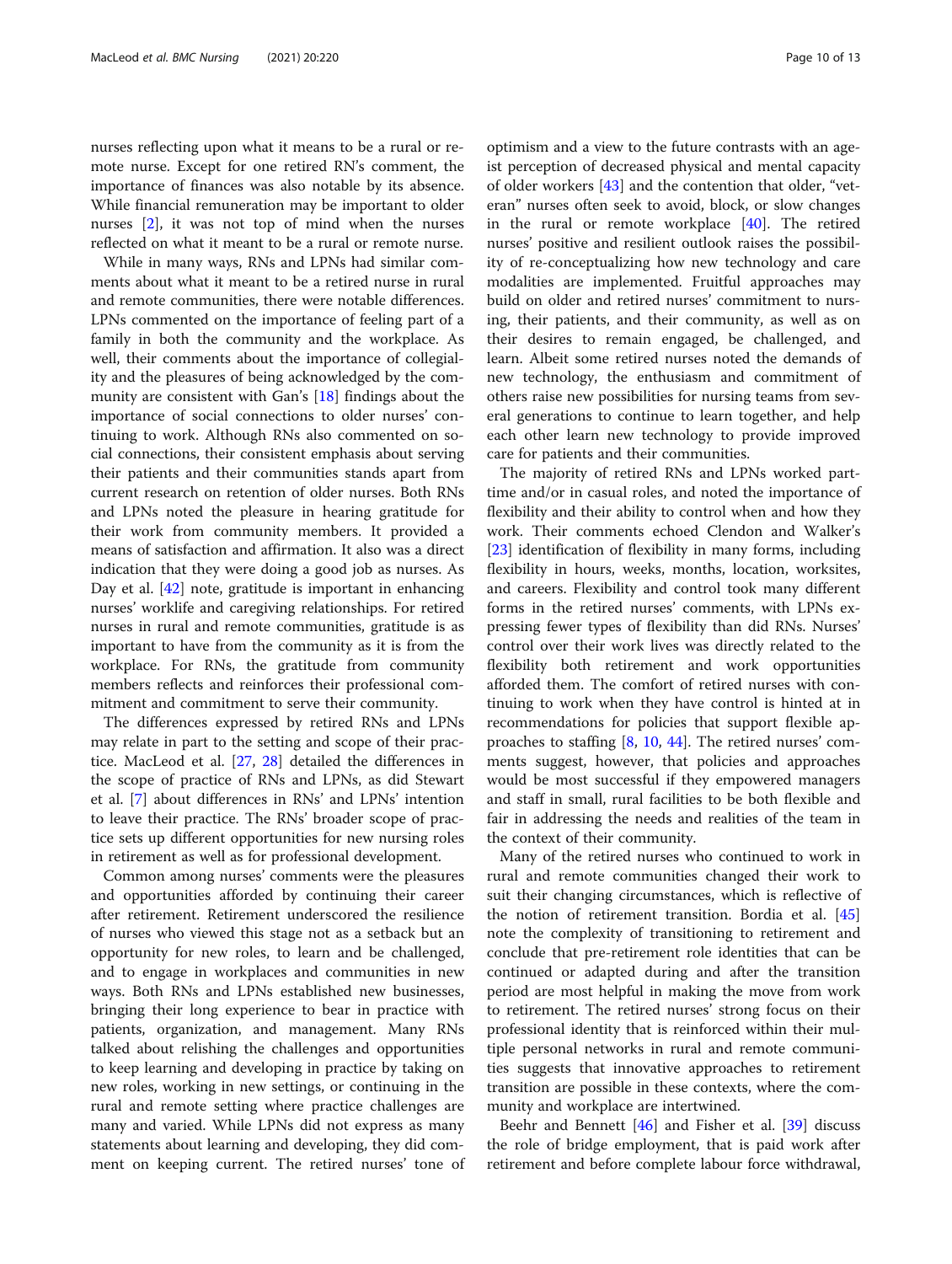in making the transition to full retirement. Employment during the COVID pandemic in contact tracing and vaccination clinics may have served as a type of bridge employment for retired nurses, offering control over work hours while providing new challenges. What is yet to be known is how pandemic-related employment and continuing professional commitment will influence retired nurses and their practice once the pandemic is over.

In conjunction with insights arising from the pandemic experience, it would be useful to consider the skills, needs, and satisfiers relayed by the nurses that could characterize bridge employment opportunities in rural and remote settings. It may be fruitful to widen considerations for bridge employment to include opportunities within the evolving, integrated primary and community care sector that could be taken up by entrepreneurial retired nurses. Such opportunities for retired nurses throughout the health system may foster a more welcoming place for younger nurses to begin their careers, while valuing and honouring the wealth of nursing and community knowledge that retired nurses hold.

The retired nurses' comments echo much of the literature about retaining and supporting older nurses. When nurses retire and leave rural and remote practice settings, their complex generalist knowledge of nursing practice and their communities is lost. Newer nurses are impacted directly, with fewer nurses available to provide care, and indirectly, by the absence of crucial knowledge that older nurses pass on to those entering practice. Even though mentorship roles have been identified as a retention tool for older nurses [\[2](#page-11-0), [18](#page-12-0), [21\]](#page-12-0). it is not enough to focus only on how older nurses can be used. The nurses' comments show the importance of valuing their knowledge and practice, with an end-in-view of enhancing rural and remote practice itself. Policy initiatives and workplace practices that pay specific attention to the contributions of nurses who have retired and continue to work in nursing are needed. Efforts will be more successful in enhancing nursing practice and the care of communities, when such initiatives and practice are place-based and nuanced in ways that suit the needs and realities of the nurses, practice settings, and communities themselves.

Our previous regression analysis of determinants of intent to leave a nursing position in rural or remote Canada [\[7](#page-11-0)] provided a population-based perspective from regulated nurses prior to retirement. This hermeneutic analysis of experiences of a subset of pan-Canadian RNs and LPNs who stay in nursing after formal retirement adds new knowledge from the reported actions of nurses as opposed to reports of intentions. These complementary approaches provide a strong knowledge base to inform health services policy and future research on rural and remote nurses on a global level.

## Strengths and limitations

A strength of this study is that it captures the thoughts and experiences of rural and remote RNs and LPNs across Canada. Consistent with hermeneutics, this analysis offers only one perspective of a phenomenon that could have been viewed differently [\[30](#page-12-0)]. The interpretation of the retired nurses' comments offers a glimpse of what it means to be retired and continuing to work as a nurse in rural and remote communities. Further research with rural and remote nurses approaching and entering retirement is merited to explore other issues, such as what happens to nurses' identity within rural and remote communities and how that identity figures into returning to work after retirement, as well as lessons learned from the innovative ways this group approaches retirement.

# Conclusion

"I can't bring myself to give it all up entirely" is a metaphor for one common denominator of what it means to be a nurse in rural and remote communities for RNs and LPNs who have formally retired and are continuing to practice. Many of the nurses are working because they love it and cannot leave it behind. Nursing is who they are. That, in and of itself, can set a tone in the workplace. Through having some control over when and how they work, the nurses have been able to let go of the more troubling aspects of nursing employment and enjoy nursing practice. There is a sense that the nurses continue to work following retirement for their patients, for the people of their community, and for the joy of serving, along with the satisfaction that comes from it. Although both RNs and LPNs express a depth of commitment and love for the profession, they express it differently, with a different emphasis on professional commitment and its possibilities. The nurses' engagement in nursing and their communities sets up the conditions for them to continue to learn and respond to challenges in everyday practice. Through that engagement, they help others provide an essential continuity of care.

The expressions of the retired nurses about working and living in rural and remote communities raise several considerations for future action in clinical practice, as well as in supporting a multigenerational workforce. It is not enough to focus on retaining older nurses through improving working conditions. Nor is it enough to consider the older nursing workforce only in terms of how to extend their work lives so as to stave off nursing shortages, such as those exacerbated by the COVID-19 pandemic. By reconsidering what nursing in rural and remote communities means for nurses who have retired and continue to work, new opportunities can be created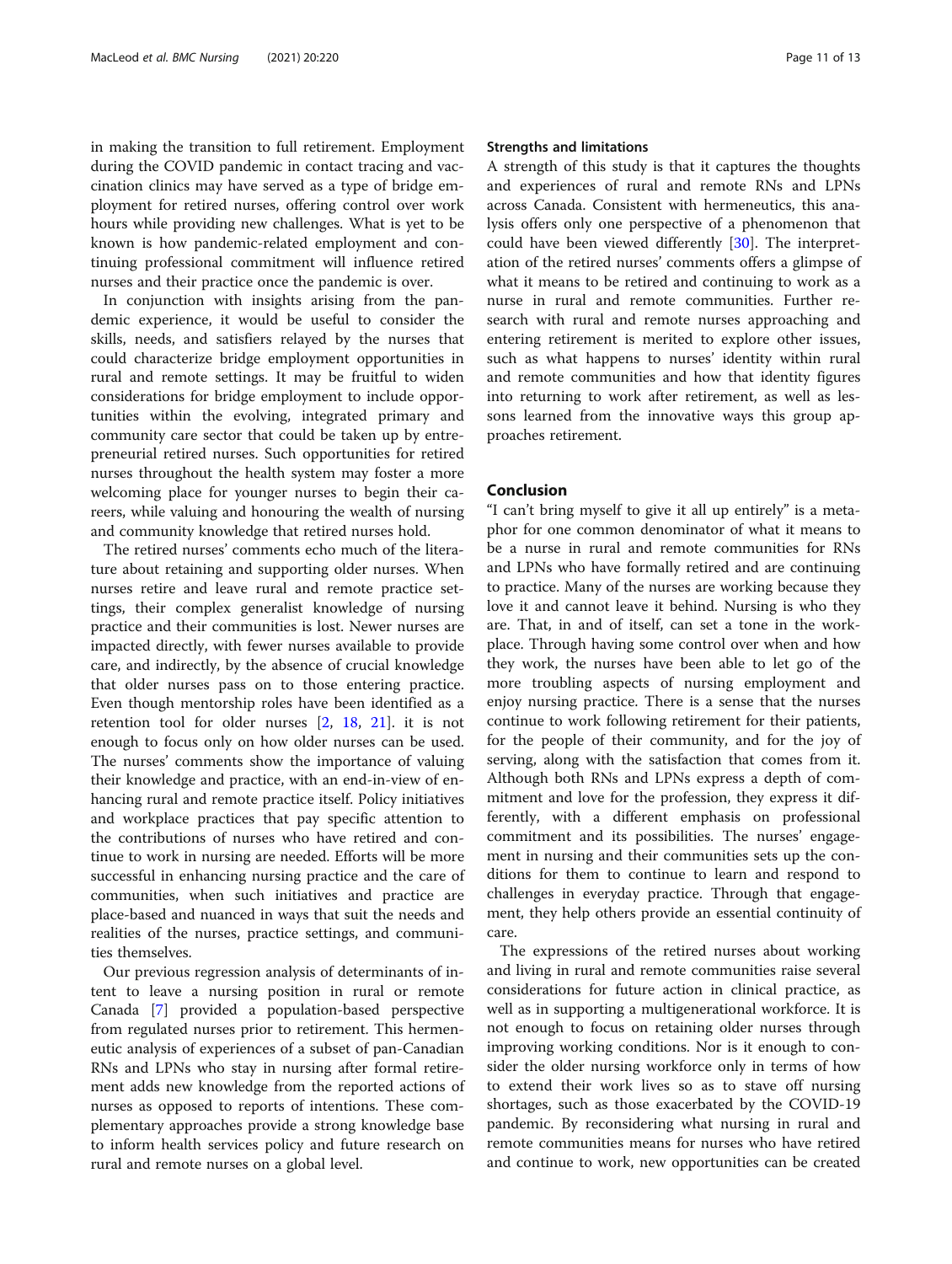<span id="page-11-0"></span>for older nurses to contribute to patient care and the health of their communities.

When nurses retire fully and leave rural and remote practice, their complex generalist nursing and community knowledge is lost. Acknowledging retired nurses' resilience and strength while keeping them engaged in practice can benefit the nurses themselves, their younger colleagues, the community, and the workplace. When retired nurses have opportunities to mentor newer nurses, they can pass on clinical reasoning expertise to those just entering rural and remote practice and contribute their joy for living and working in rural and remote communities.

To sustain older rural and remote nurses, there needs to be a greater emphasis on professional and personal supports, in particular, place-based processes that are geared to RNs' and LPNs' life stage, professional practice, and type of practice. This study has shown that such work-focused supports are necessary but may not be sufficient to address the essential components of community engagement and fostering the practice of older nurses in rural and remote communities.

#### Abbreviations

RN: Registered nurse; NP: Nurse practitioner; LPN: Licensed practical nurse (registered practical nurse in Ontario); RPN: Registered psychiatric nurse; RRNII: Nursing Practice in Rural and Remote Canada study

#### Acknowledgements

The article stems from the study: Nursing Practice in Rural and Remote Canada II, led by MacLeod, M., Stewart, N., & Kulig, J ([https://www2.unbc.ca/](https://www2.unbc.ca/rural-nursing) [rural-nursing\)](https://www2.unbc.ca/rural-nursing). We thank the Advisory Team led by Penny Anguish of Northern Health, Leana Garraway, Steinunn Jónatansdóttir, and the nurses who responded to the survey.

#### Authors' contributions

MM, LZ, JK, KP, and NS contributed to the conceptual design and development of the study, including the development of the survey tool for data collection. MM and LZ led the data analysis with significant contributions by JK, KP, and NS. MM, LZ, JK, and KP drafted the initial manuscript. All authors contributed to revising the manuscript, and all authors reviewed and approved the final revised version.

#### Funding

Funding for the study was provided by the Canadian Institutes of Health Research (MOP 130260).

#### Availability of data and materials

The dataset generated and analyzed during the current study is not publicly available due to ethical commitments. For further information about the dataset contact the corresponding author (Dr. Martha MacLeod; [martha.](mailto:martha.macleod@unbc.ca) [macleod@unbc.ca](mailto:martha.macleod@unbc.ca)).

# **Declarations**

#### Ethics approval and consent to participate

Ethical approval for the study was received from the University of Northern British Columbia [E2013.0320.037.00], University of Saskatchewan [13–222], University of Lethbridge [2013–047], Laurentian University, Hôpital Maisonneuve Rosemont (affiliate of the Université de Montréal) [13046], Dalhousie University [2013–3131], Aurora College [15426], Nunavut Research Institute [05 007 14 N-M] and the Prince Edward Island Research Ethics Board. Each study participant provided informed consent. All methods were performed in accordance with the relevant guidelines and regulations of

#### Consent for publication

Not applicable.

#### Competing interests

The authors declare that they have no competing interests.

#### Author details

<sup>1</sup>School of Nursing, University of Northern British Columbia, 3333 University Way, Prince George, British Columbia V2N 4Z9, Canada. <sup>2</sup>Canadian Centre for Health and Safety in Agriculture, University of Saskatchewan, Saskatoon, SK S7N 2Z4, Canada. <sup>3</sup>College of Nursing, University of Saskatchewan, Saskatoon, Saskatchewan S7N 2Z4, Canada.

# Received: 12 May 2021 Accepted: 27 September 2021<br>Published online: 06 November 2021

#### References

- 1. Ross J, Mann S, Leonard G. Rural nursing during the COVID-19 pandemic: a snapshot of nurses' experiences from Aotearoa New Zealand. J Nurs Pract. 2020;3(1):186–92 [https://scholars.direct/Articles/nursing/jnp-3-029.php?jid=](https://scholars.direct/Articles/nursing/jnp-3-029.php?jid=nursing) [nursing](https://scholars.direct/Articles/nursing/jnp-3-029.php?jid=nursing).
- 2. Markowski M, Cleaver K, Weldon SM. An integrative review of the factors influencing older nurses' timing of retirement. J Adv Nurs. 2020;76:2266–85. [https://doi.org/10.1111/jan.14442.](https://doi.org/10.1111/jan.14442)
- 3. Buchan J, Catton H, Shaffer, FA. Ageing well? Policies to support older nurses at work. 2020. [https://www.intlnursemigration.org/wp-content/uploa](https://www.intlnursemigration.org/wp-content/uploads/2020/12/FINAL-Ageing-ICNM-Report-December-9-2020.pdf) [ds/2020/12/FINAL-Ageing-ICNM-Report-December-9-2020.pdf](https://www.intlnursemigration.org/wp-content/uploads/2020/12/FINAL-Ageing-ICNM-Report-December-9-2020.pdf)
- 4. MacLeod MLP, Kulig JC, Stewart NJ. Lessons from 20 years of research on nursing practice in rural and remote Canada. Research in brief. Can Nurse. 2019; [May 13]. [https://www.canadian-nurse.com/en/articles/issues/2019/ma](https://www.canadian-nurse.com/en/articles/issues/2019/may-2019/lessons-from-20-years-of-research-on-nursing-practice-in-rural-and-remote-canada) [y-2019/lessons-from-20-years-of-research-on-nursing-practice-in-rural-and](https://www.canadian-nurse.com/en/articles/issues/2019/may-2019/lessons-from-20-years-of-research-on-nursing-practice-in-rural-and-remote-canada)[remote-canada.](https://www.canadian-nurse.com/en/articles/issues/2019/may-2019/lessons-from-20-years-of-research-on-nursing-practice-in-rural-and-remote-canada)
- 5. Ryan C, Bergin M, Wells JS. Valuable yet vulnerable: a review of the challenges encountered by older nurses in the workplace. Int J Nurs Stud. 2017;72:42–52. <https://doi.org/10.1016/j.ijnurstu.2017.04.006>.
- 6. Duffield C, Graham E, Donoghue J, Griffiths R, Bichel-Findlay J, Dimitrelis S. Why older nurses leave the workforce and the implications of them staying. J Clin Nurs. 2015;24(5–6):824–31. [https://doi.org/10.1111/jocn.12747.](https://doi.org/10.1111/jocn.12747)
- 7. Stewart NJ, MacLeod MLP, Kosteniuk JG, Olynick J, Penz KL, Karunanayake CP, et al. The importance of organizational commitment in predicting rural nurses' intent to leave. J Adv Nurs. 2020;76(12):3398–417. [https://doi.org/1](https://doi.org/10.1111/jan.14536) [0.1111/jan.14536](https://doi.org/10.1111/jan.14536).
- 8. World Health Organization [WHO]. State of the world's nursing 2020: investing in education, jobs and leadership. Geneva: World Health Organization; 2020. License CC BY-NC-SA 3.0 IGO.S. [https://www.who.int/](https://www.who.int/publications/i/item/9789240003279) [publications/i/item/9789240003279.](https://www.who.int/publications/i/item/9789240003279)
- 9. Canadian Institute for Health Information [CIHI]. Nursing in Canada 2019: a lens on supply and workforce. Ottawa: CIHI; 2020.
- 10. Wakerman J, Humphreys J, Russell D, Guthridge S, Bourke L, Dunbar T, et al. Remote health workforce turnover and retention: what are the policy and practice priorities? Hum Resour Health. 2019;17:99. [https://doi.org/10.1186/](https://doi.org/10.1186/s12960-019-0432-y) [s12960-019-0432-y.](https://doi.org/10.1186/s12960-019-0432-y)
- 11. Canadian Institute for Health Information. Nursing in Canada 2018: a lens on supply and workforce. Ottawa: CIHI; 2019.
- 12. Australian Institute of Health and Welfare. Nursing and midwifery workforce 2015. Canberra: Australian Institute of Health and Welfare; 2016. Web report. [https://www.aihw.gov.au/reports/workforce/nursing-and-midwifery](https://www.aihw.gov.au/reports/workforce/nursing-and-midwifery-workforce-2015/contents/who-are-nurses-and-midwives)[workforce-2015/contents/who-are-nurses-and-midwives](https://www.aihw.gov.au/reports/workforce/nursing-and-midwifery-workforce-2015/contents/who-are-nurses-and-midwives)
- 13. Smiley RA, Lauer P, Bienemy C, Berg JG, Shireman E, Reneau KA, et al. The 2017 National Nursing Workforce Survey. J Nurs Regul. 2018;9(3):S1–S88 <https://www.ncsbn.org/workforce.htm>.
- 14. Auerbach DI, Buerhaus PI, Staiger DO. Registered nurses are delaying retirement, a shift that has contributed to recent growth in the nurse workforce. Health Aff. 2014;33(8):1474–80. [https://doi.org/10.1377/hlthaff.2](https://doi.org/10.1377/hlthaff.2014.0128) [014.0128.](https://doi.org/10.1377/hlthaff.2014.0128)
- 15. Canadian Institute for Health Information. Regulated nurses 2015. Ottawa: CIHI; 2016.